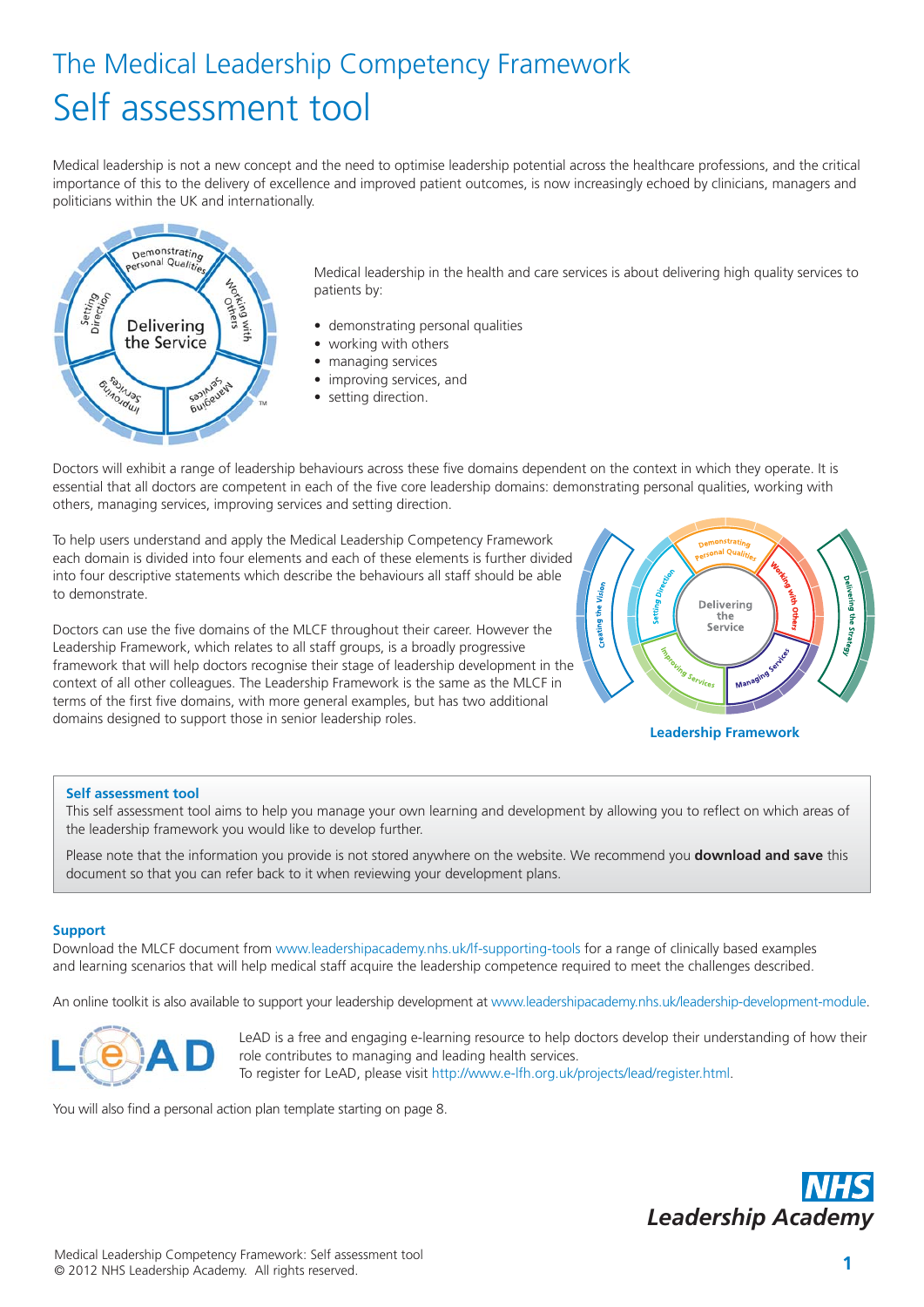### 1. Demonstrating Personal Qualities



Effective leadership requires individuals to draw upon their values, strengths and abilities to deliver high standards of service. To do so, they must demonstrate effectiveness in:

- **Developing self awareness** by being aware of their own values, principles, and assumptions, and by being able to learn from experiences
- **Managing yourself** by organising and managing themselves while taking account of the needs and priorities of others
- **Continuing personal development** by learning through participating in continuing professional development and from experience and feedback
- **Acting with integrity** by behaving in an open, honest and ethical manner.

Look at statements below:

- On the scale next to each statement, choose a rating that reflects how frequently it applies to you
- Total your scores after each domain and reflect on how you have scored yourself



**A lot of the time Some of the time**

**Very little / None of the**

|                                                                                                                                      | ume | ume | time |
|--------------------------------------------------------------------------------------------------------------------------------------|-----|-----|------|
| <b>DEMONSTRATING PERSONAL QUALITIES</b>                                                                                              |     |     |      |
| <b>Developing Self Awareness</b>                                                                                                     |     |     |      |
| I reflect on how my own values and principles influence my behaviour and<br>impact on others                                         |     |     |      |
| I seek feedback from others on my strengths and limitations and modify<br>my behaviour accordingly                                   |     |     |      |
| <b>Managing Yourself</b>                                                                                                             |     |     |      |
| I remain calm and focused under pressure                                                                                             | ( ) |     |      |
| I plan my workload and deliver on my commitments to consistently high<br>standards demonstrating flexibility to service requirements |     |     |      |
| <b>Continuing Personal Development</b>                                                                                               |     |     |      |
| I actively seek opportunities to learn and develop                                                                                   |     |     |      |
| I apply my learning to practical work                                                                                                |     |     |      |
| <b>Acting with Integrity</b>                                                                                                         |     |     |      |
| I act in an open, honest and inclusive manner - respecting other people's<br>culture, beliefs and abilities                          |     |     |      |
| I speak out when I see that ethics or values are being compromised                                                                   |     |     |      |
| TOTAL                                                                                                                                |     |     |      |

*Total your scores and reflect on what you have given yourself. If you have mainly red and orange circles in any particular domain, these domains may be areas you wish to develop further. If you have green circles then check that these are not overplayed strengths. An overplayed strength could be a behaviour you over rely on and one which might impact negatively on your performance.*

To work through the Leadership Development Module for this domain, go to [www.leadershipacademy.nhs.uk/leadership-development-module/demonstrating-personal-qualities](http://www.leadershipacademy.nhs.uk/leadership-development-module/demonstrating-personal-qualities)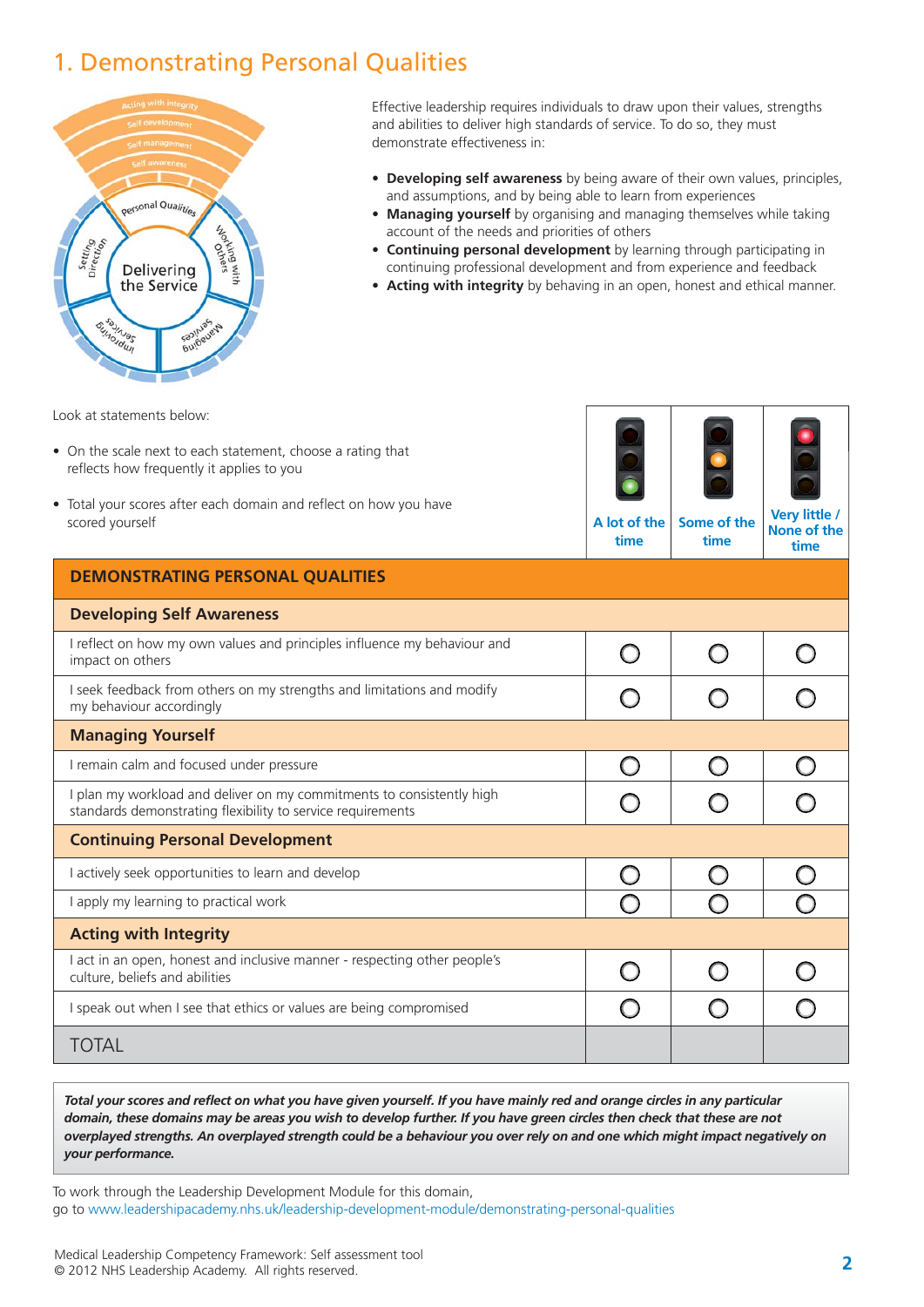### 2. Working with Others



Effective leadership requires individuals to work with others in teams and networks to deliver and improve services. To do so, they must demonstrate effectiveness in:

- **Developing networks** by working in partnership with patients, carers, service users and their representatives, and colleagues within and across systems to deliver and improve services
- **Building and maintaining relationships** by listening, supporting others, gaining trust and showing understanding
- **Encouraging contribution** by creating an environment where others have the opportunity to contribute
- **Working within teams** to deliver and improve services.

Look at statements below:

- On the scale next to each statement, choose a rating that reflects how frequently it applies to you
- Total your scores after each domain and reflect on how you have scored yourself



**A lot of the time Some of the time**

**Very little / None of the time**

| <b>WORKING WITH OTHERS</b>                                                                                   |  |  |
|--------------------------------------------------------------------------------------------------------------|--|--|
| <b>Developing Networks</b>                                                                                   |  |  |
| I identify opportunities where working collaboratively with others will bring<br>added value to patient care |  |  |
| I share information and resources across networks                                                            |  |  |
| <b>Building and Maintaining Relationships</b>                                                                |  |  |
| I communicate clearly and effectively with others                                                            |  |  |
| I listen to and take into account the needs and feelings of others                                           |  |  |
| <b>Encouraging Contribution</b>                                                                              |  |  |
| I actively seek contributions and views from others                                                          |  |  |
| I am comfortable managing conflicts of interests or differences of opinion                                   |  |  |
| <b>Working within Teams</b>                                                                                  |  |  |
| I put myself forward to lead teams, whilst always ensuring I involve the<br>right people at the right time   |  |  |
| I acknowledge and appreciate the efforts of others within the team and<br>respect the team's decision        |  |  |
| <b>TOTAL</b>                                                                                                 |  |  |

*Total your scores and reflect on what you have given yourself. If you have mainly red and orange circles in any particular domain, these domains may be areas you wish to develop further. If you have green circles then check that these are not overplayed strengths. An overplayed strength could be a behaviour you over rely on and one which might impact negatively on your performance.*

To work through the Leadership Development Module for this domain, go to [www.leadershipacademy.nhs.uk/leadership-development-module/working-with-others](http://www.leadershipacademy.nhs.uk/leadership-development-module/working-with-others)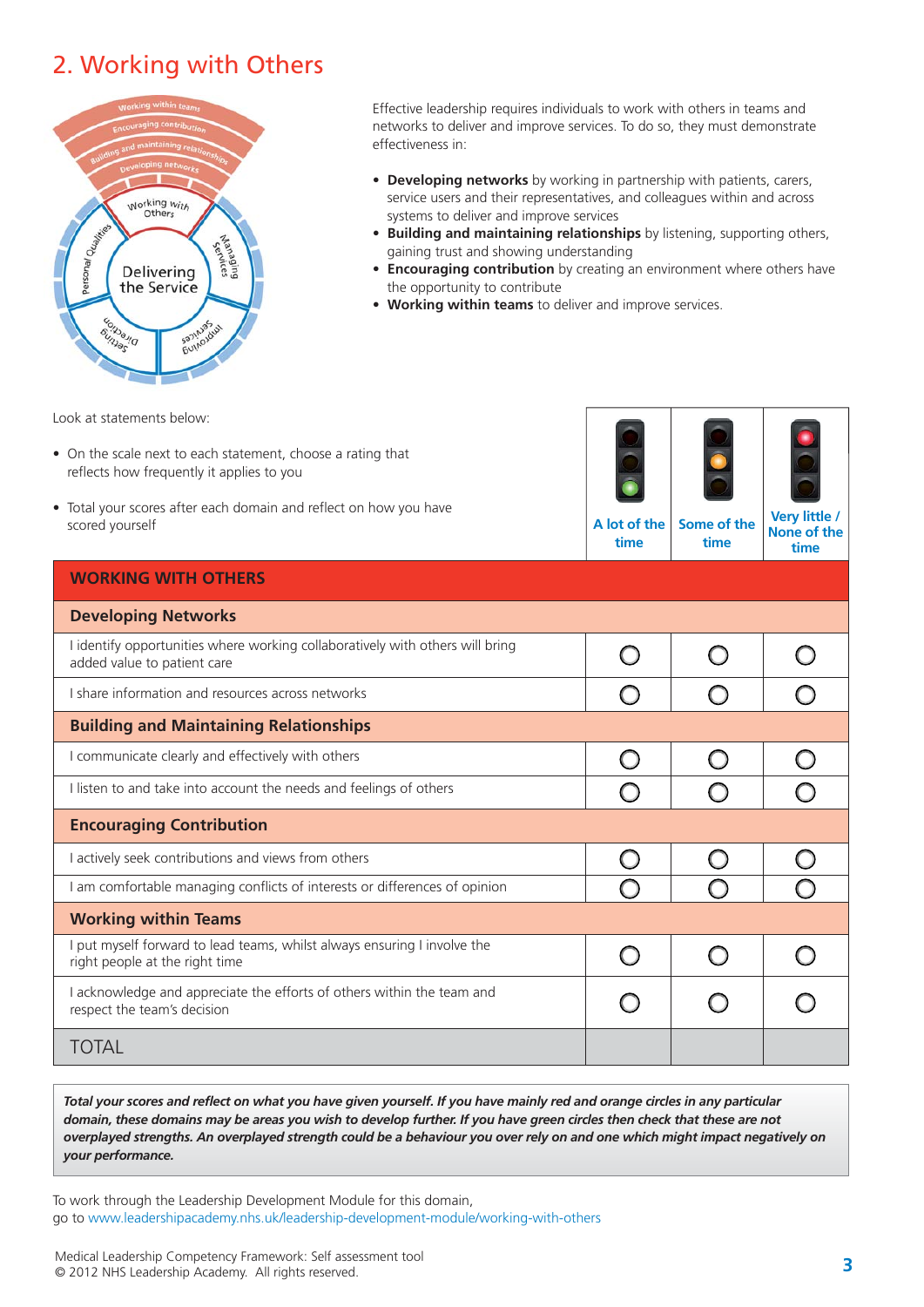### 3. Managing Services



Effective leadership requires individuals to focus on the success of the organisation(s) in which they work. To do so, they must be effective in:

- **Planning** by actively contributing to plans to achieve service goals
- **Managing resources** by knowing what resources are available and using their influence to ensure that resources are used efficiently and safely, and reflect the diversity of needs
- **Managing people** by providing direction, reviewing performance, motivating others, and promoting equality and diversity
- **Managing performance** by holding themselves and others accountable for service outcomes.

Look at statements below:

- On the scale next to each statement, choose a rating that reflects how frequently it applies to you
- Total your scores after each domain and reflect on how you have scored yourself



| scorea poursen                                                                      | וש ושני<br>time | טווי וט טוווט<br>time | None of the<br>time |
|-------------------------------------------------------------------------------------|-----------------|-----------------------|---------------------|
| <b>MANAGING SERVICES</b>                                                            |                 |                       |                     |
| <b>Planning</b>                                                                     |                 |                       |                     |
| I use feedback from patients, service users and colleagues when<br>developing plans |                 |                       |                     |
| I assess the available options in terms of benefits and risks                       |                 |                       |                     |
| <b>Managing Resources</b>                                                           |                 |                       |                     |
| I deliver safe and effective services within the allocated resource                 |                 |                       |                     |
| I take action when resources are not being used efficiently and effectively         |                 |                       |                     |
| <b>Managing People</b>                                                              |                 |                       |                     |
| I support team members in developing their roles and responsibilities               |                 |                       |                     |
| I provide others with clear purpose and direction                                   |                 |                       |                     |
| <b>Managing Performance</b>                                                         |                 |                       |                     |
| I analyse information from a range of sources about performance                     |                 |                       |                     |
| I take action to improve performance                                                |                 |                       |                     |
| TOTAL                                                                               |                 |                       |                     |

*Total your scores and reflect on what you have given yourself. If you have mainly red and orange circles in any particular domain, these domains may be areas you wish to develop further. If you have green circles then check that these are not overplayed strengths. An overplayed strength could be a behaviour you over rely on and one which might impact negatively on your performance.*

To work through the Leadership Development Module for this domain, go to [www.leadershipacademy.nhs.uk/leadership-development-module/managing-services](http://www.leadershipacademy.nhs.uk/leadership-development-module/managing-services)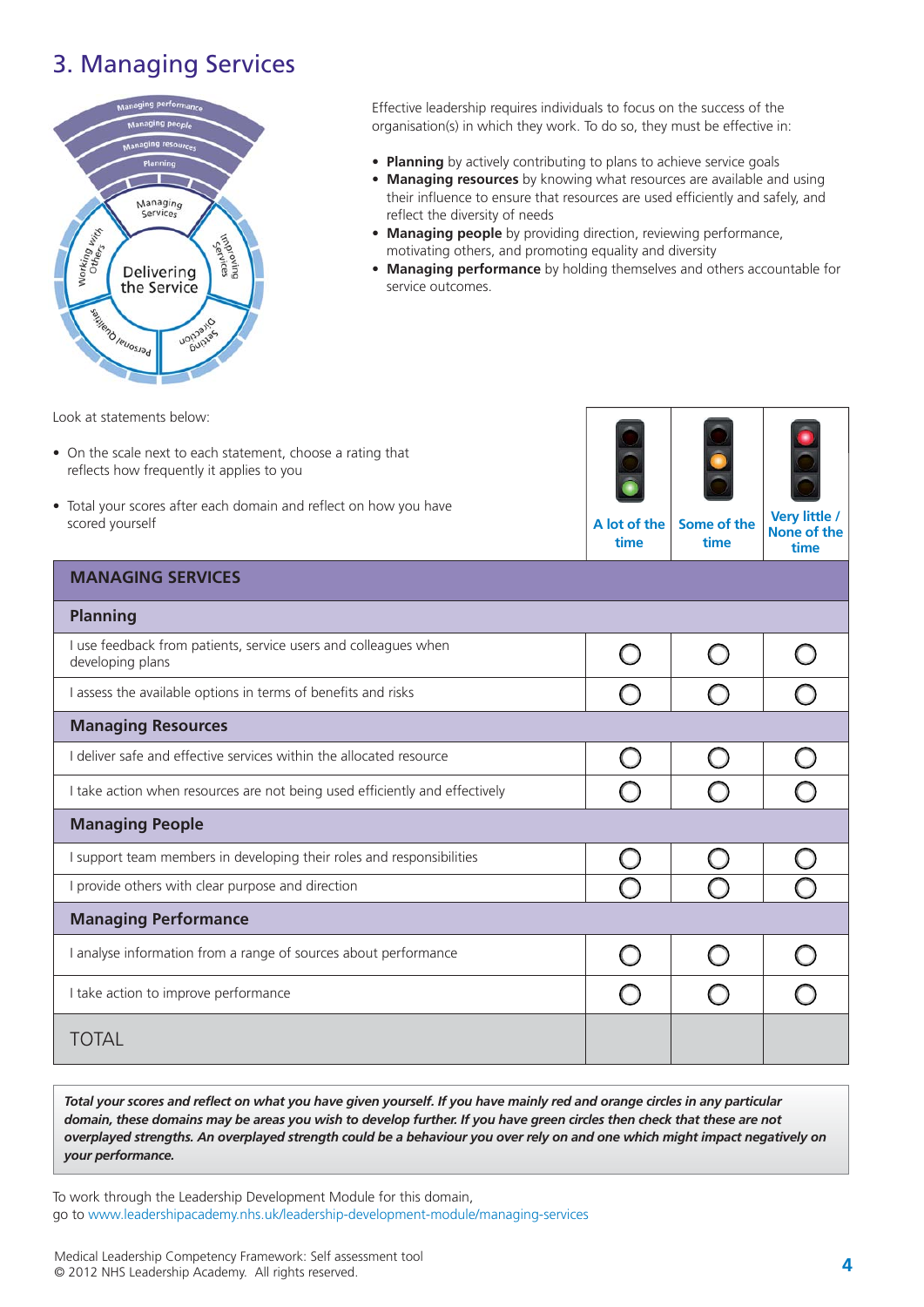### 4. Improving Services



Effective leadership requires individuals to make a real difference to people's health by delivering high quality services and by developing improvements to services. To do so, they must demonstrate effective in:

- **Ensuring patient safety** by assessing and managing risk to patients associated with service developments, balancing economic consideration with the need for patient safety
- **Critically evaluating** by being able to think analytically, conceptually and to identify where services can be improved, working individually or as part of a team
- **Encouraging improvement and innovation** by creating a climate of continuous service improvement
- **Facilitating transformation** by actively contributing to change processes that lead to improving healthcare.

Look at statements below:

- On the scale next to each statement, choose a rating that reflects how frequently it applies to you
- Total your scores after each domain and reflect on how you have scored yourself



**A lot of the time Some of the time**

**Very little / None of the**

|                                                                                                             | ume | ume | time |
|-------------------------------------------------------------------------------------------------------------|-----|-----|------|
| <b>IMPROVING SERVICES</b>                                                                                   |     |     |      |
| <b>Ensuring Patient Safety</b>                                                                              |     |     |      |
| I take action when I notice shortfalls in patient safety                                                    |     |     |      |
| I review practice to improve patient safety and minimise risk                                               |     |     |      |
| <b>Critically Evaluating</b>                                                                                |     |     |      |
| I use feedback from patients, carers and service users to contribute to<br>improvements in service delivery |     |     |      |
| I work with others to constructively evaluate our services                                                  |     |     |      |
| <b>Encouraging Improvement and Innovation</b>                                                               |     |     |      |
| put forward ideas to improve the quality of services                                                        |     |     |      |
| encourage debate about new ideas with a wide range of people                                                |     |     |      |
| <b>Facilitating Transformation</b>                                                                          |     |     |      |
| I articulate the need for change and its impact on people and services                                      |     |     |      |
| I focus myself and motivate others to ensure change happens                                                 |     |     |      |
| <b>TOTAL</b>                                                                                                |     |     |      |

*Total your scores and reflect on what you have given yourself. If you have mainly red and orange circles in any particular domain, these domains may be areas you wish to develop further. If you have green circles then check that these are not overplayed strengths. An overplayed strength could be a behaviour you over rely on and one which might impact negatively on your performance.*

To work through the Leadership Development Module for this domain, go to [www.leadershipacademy.nhs.uk/leadership-development-module/improving-services](http://www.leadershipacademy.nhs.uk/leadership-development-module/improving-services)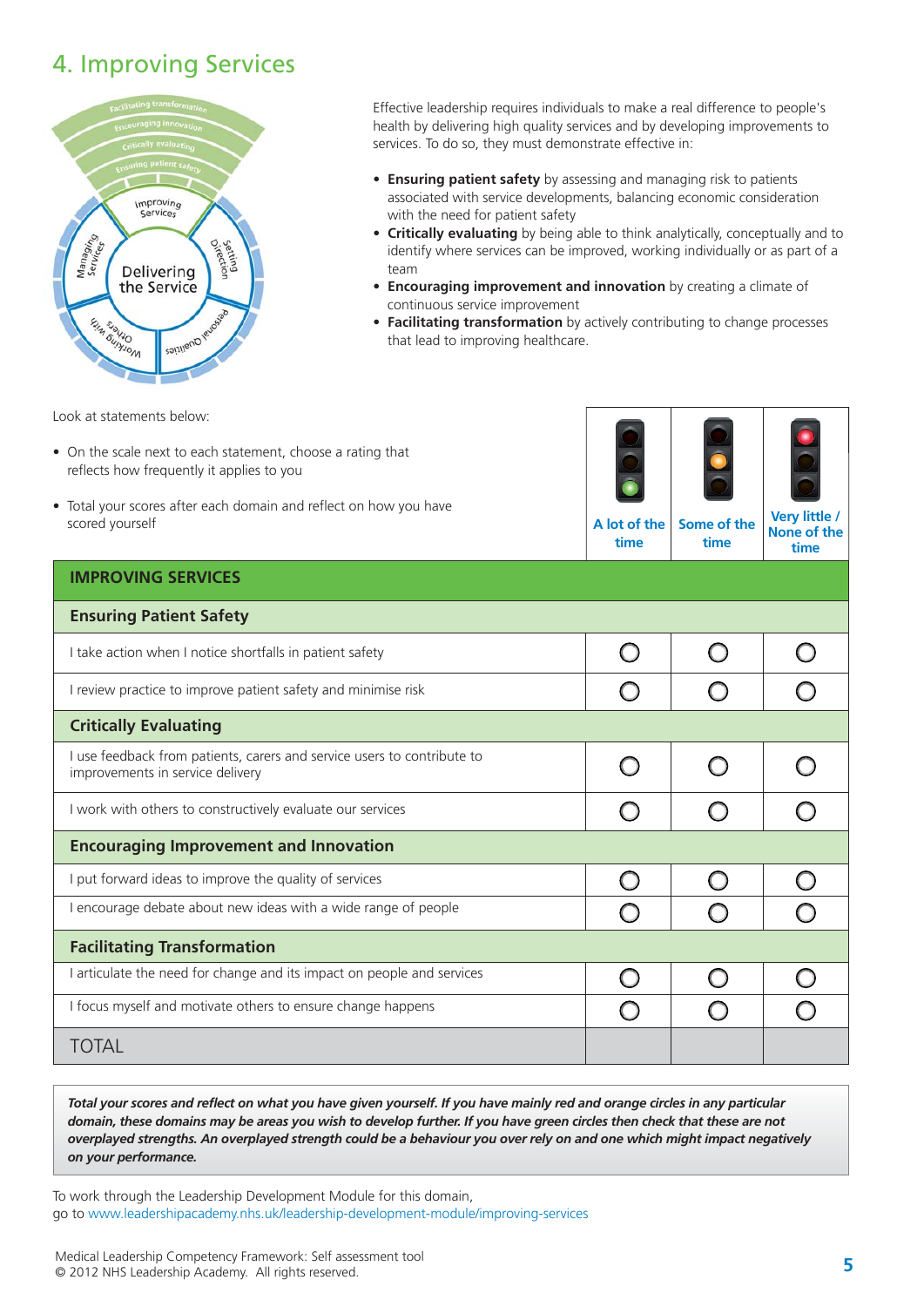### 5. Setting Direction



Effective leadership requires individuals to contribute to the strategy and aspirations of the organisation and act in a manner consistent with its values. To do so, they must demonstrate effective in:

- **Identifying the contexts for change** by being aware of the range of factors to be taken into account
- **Applying knowledge and evidence** by gathering information to produce an evidence-based challenge to systems and processes in order to identify opportunities for service improvements
- **Making decisions** using their values, and the evidence, to make good decisions
- **Evaluating impact** by measuring and evaluating outcomes, taking corrective action where necessary and by being held to account for their decisions.

**time**

Look at statements below:

- On the scale next to each statement, choose a rating that reflects how frequently it applies to you
- Total your scores after each domain and reflect on how you have scored yourself



**time**

**None of the time**

**SETTING DIRECTION**

| <b>Identifying the Contexts for Change</b>                                                                                  |  |  |
|-----------------------------------------------------------------------------------------------------------------------------|--|--|
| I identify the drivers of change (e.g. political, social, technical, economic,<br>organisational, professional environment) |  |  |
| I anticipate future challenges that will create the need for change and<br>communicate these to others                      |  |  |
| <b>Applying Knowledge and Evidence</b>                                                                                      |  |  |
| I use data and information to suggest improvements to services                                                              |  |  |
| I influence others to use knowledge and evidence to achieve best practice                                                   |  |  |
| <b>Making Decisions</b>                                                                                                     |  |  |
| I consult with key people and groups when making decisions taking into<br>account the values and priorities of the service  |  |  |
| I actively engage in formal and informal decision-making processes about<br>the future of services                          |  |  |
| <b>Evaluating Impact</b>                                                                                                    |  |  |
| I take responsibility for embedding new approaches into working practices                                                   |  |  |
| I evaluate the impact of changes on patients and service delivery                                                           |  |  |
| TOTAL                                                                                                                       |  |  |

*Total your scores and reflect on what you have given yourself. If you have mainly red and orange circles in any particular domain, these domains may be areas you wish to develop further. If you have green circles then check that these are not overplayed strengths. An overplayed strength could be a behaviour you over rely on and one which might impact negatively on your performance.*

To work through the Leadership Development Module for this domain, go to [www.leadershipacademy.nhs.uk/leadership-development-module/setting-direction](http://www.leadershipacademy.nhs.uk/leadership-development-module/setting-direction)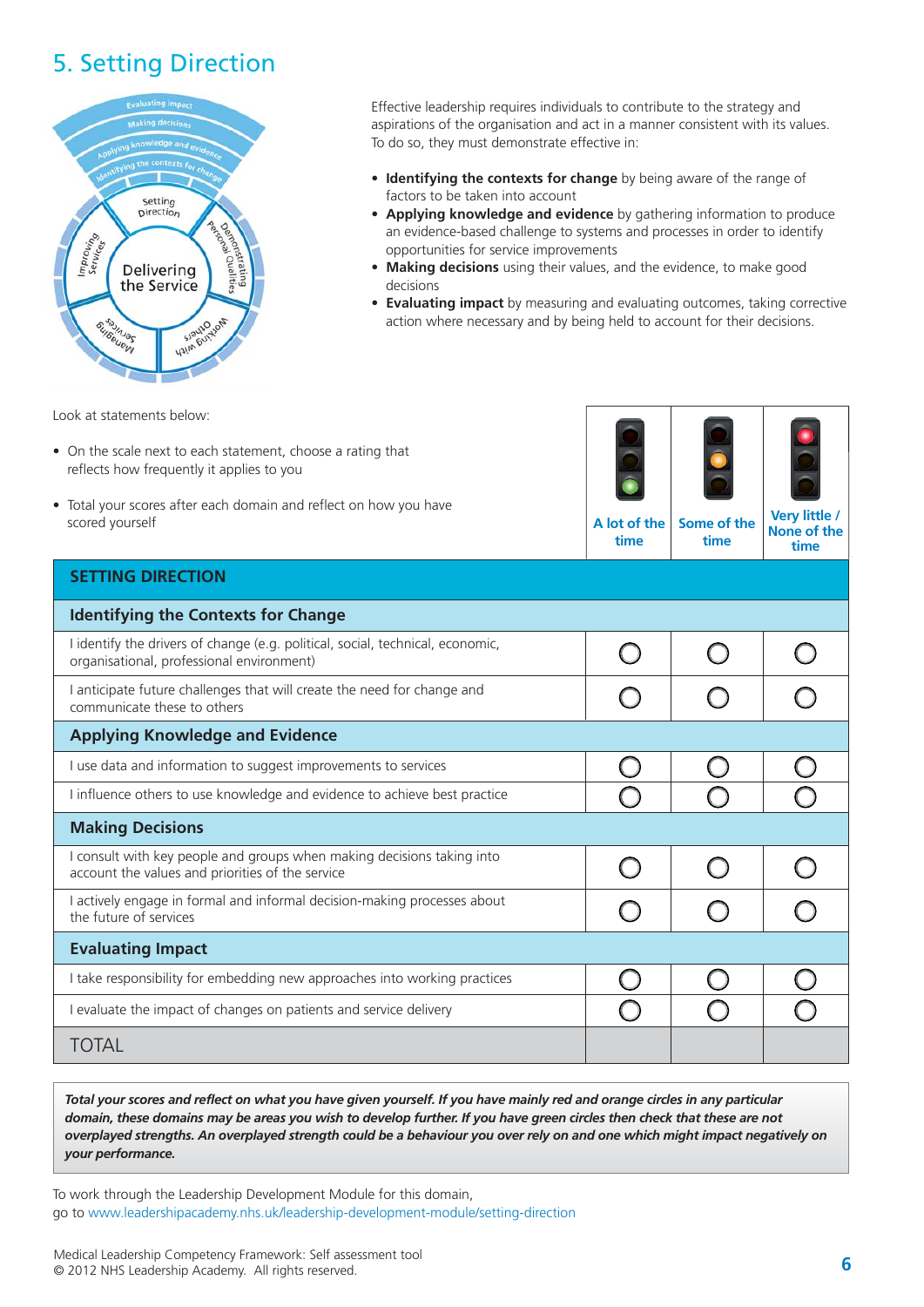### **Next Steps**

Having completed your self assessment, we would encourage you to discuss your results with your Line Manager, mentor or trusted colleague.

You may find it helpful to ask your Line Manager or colleagues to also download the document and rate you against some or all of the leadership domains. Coming together and comparing their ratings with your self ratings can provide valuable insight into your leadership behaviour.

Next, you may wish to develop a personal action plan to help you consolidate your development areas. An action plan template is available on the next page.

### **Hints and tips on action planning**

- Define your action plan in SMART terms (Specific, Measurable, Action oriented, Realistic and Time bound). This will help you reach your goals.
- Identify individuals you want to talk to about your action plan and who can help you make it happen.
- Assess potential obstacles and how you might be able to overcome these.
- Think about how you can utilise your strengths to help you reach your goals.
- Identify resources that are available to you or that you will need to obtain in order to achieve your goal e.g.what resources (internal, external) can you draw upon in order to reach your goal?
- Write action steps to help you reach your goal and assign a completion date to each one.
- Set a date to evaluate your progress towards your goal.

### **Resources**

For suggested reading or development advice related to the each of the domains of the Leadership Framework, please refer to the Leadership Development Module at [www.leadershipacademy.nhs.uk/leadership-development-module](http://www.leadershipacademy.nhs.uk/leadership-development-module)



#### *IMPORTANT!*

*If you wish to refer back to this document at any point, please save a copy to your computer or print in the usual way. For confidentiality reasons, the information you have input will not be saved on this website.*

Please note that self assessment tools are also available for the additional two domains of the Leadership Framework that are not included in the MLCF; these are: Creating the Vision and Delivering the Strategy.

If you would like to access the tool for either of these domains, please download the LF self assessment tool from [www.leadershipacademy.nhs.uk/self-assessment-tools](http://www.leadershipacademy.nhs.uk/self-assessment-tools) and see page 7 (Creating the Vision) and/or Page 8 (Delivering the Strategy).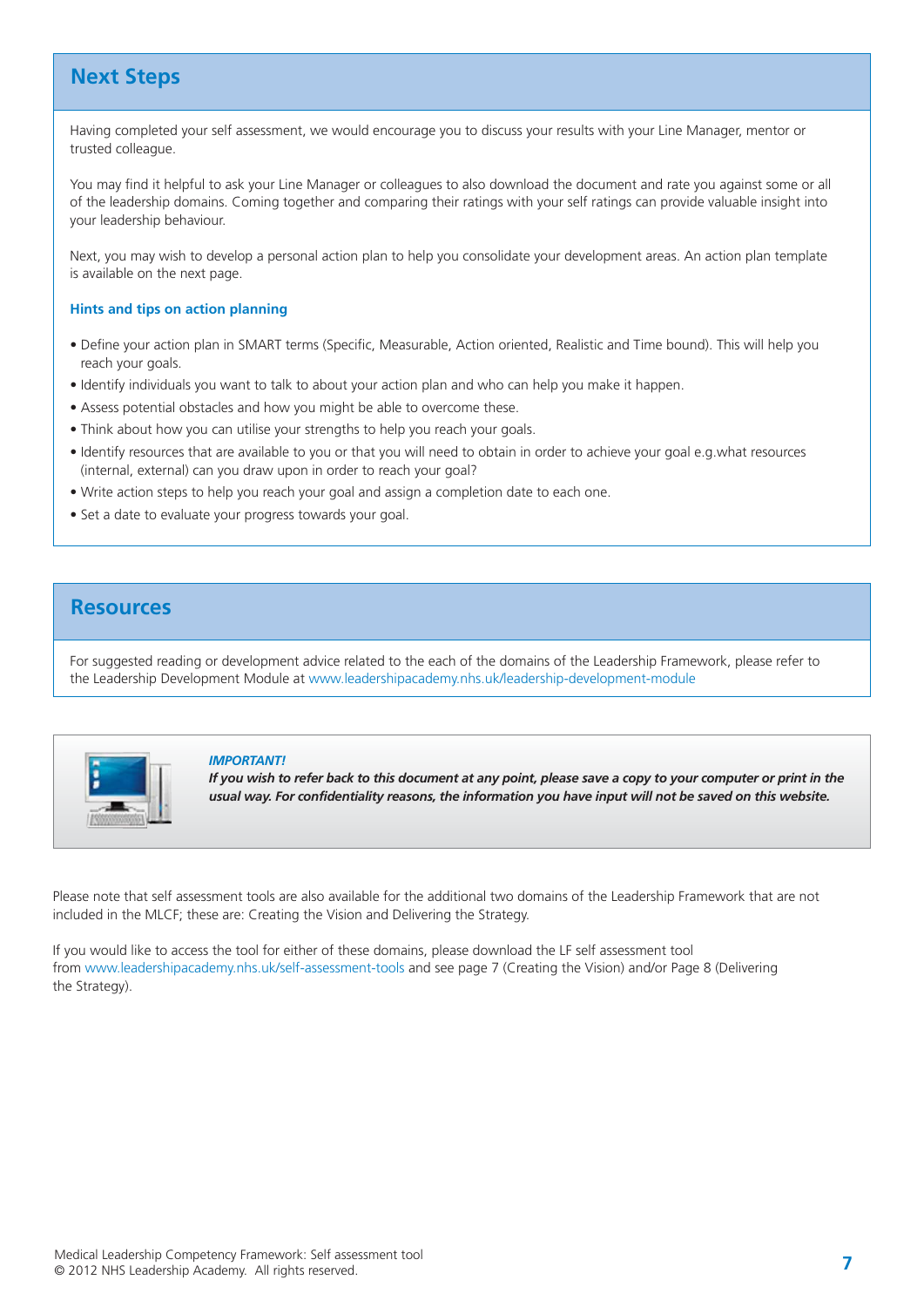## Personal Action Plan

Please read the hints and tips on action planning given on page 7 before starting your action plan. You may also find it helpful to review the Leadership Development Module at [www.leadershipacademy.nhs.uk/leadership-development-module](http://www.leadershipacademy.nhs.uk/leadership-development-module)

### Action Plan - part one

| <b>Key strengths</b>                                           |  |
|----------------------------------------------------------------|--|
| Please summarise<br>your key strengths<br>Max characters (750) |  |

| <b>Key priorities</b>                                                  |  |
|------------------------------------------------------------------------|--|
| Please summarise your key<br>development needs<br>Max characters (750) |  |

Please choose one of the key development needs identified above that you would like to work through on the next few pages. Should you like to look at more than one development need, print out or photocopy pages 9-12 before filling them in, or save this document under a different name so that you can complete the following sections separately for each development need you would like to explore.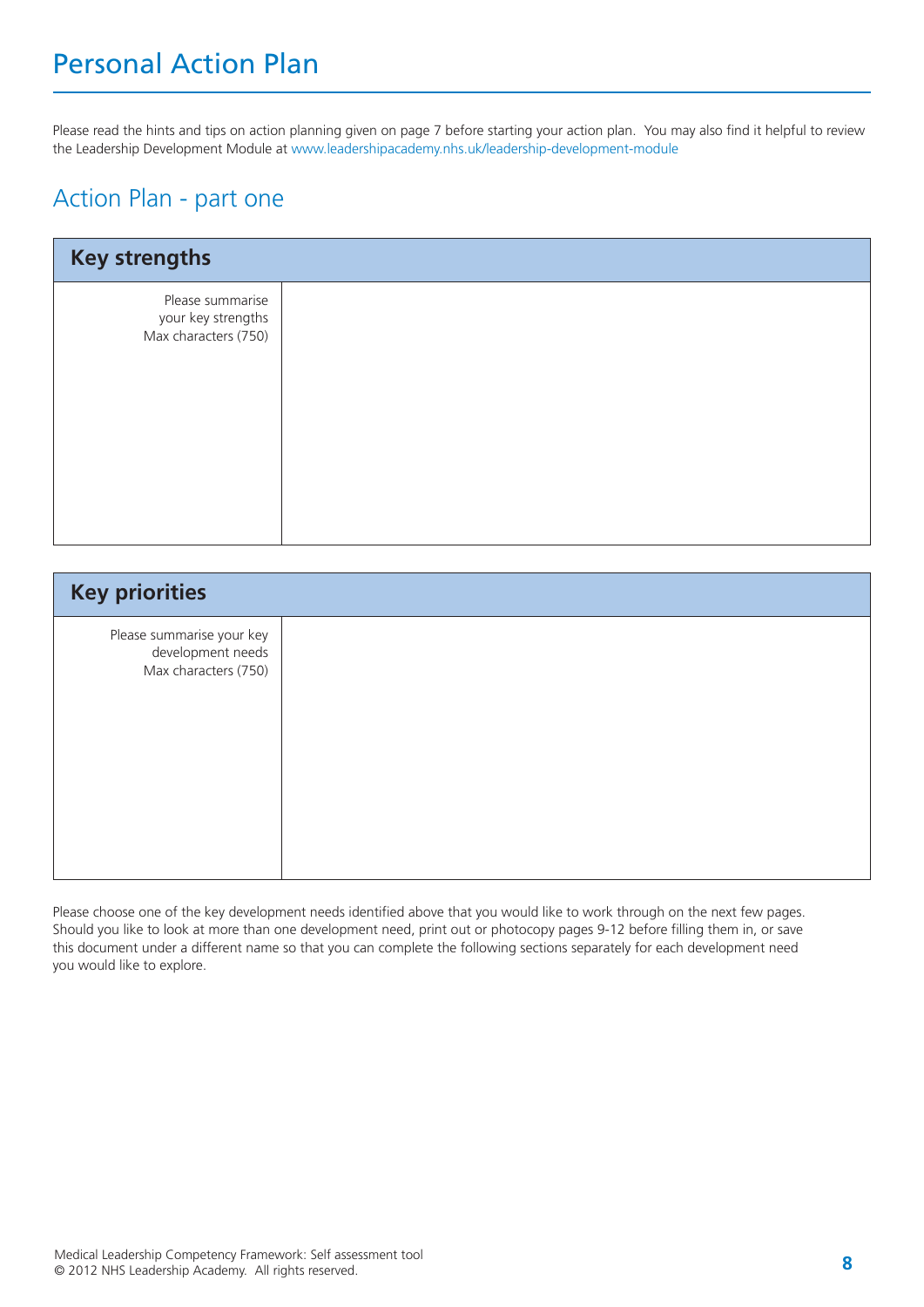## Action Plan - part one continued

| <b>Development Need:</b>                                                                  |  |
|-------------------------------------------------------------------------------------------|--|
| <b>Reason for choosing</b><br>Max characters (750)                                        |  |
| Goal<br>Max characters (750)<br>Describe the desired new<br>behaviour in SMART terms      |  |
| <b>Benefits</b><br>Max characters (750)<br>Describe the benefits<br>of reaching this goal |  |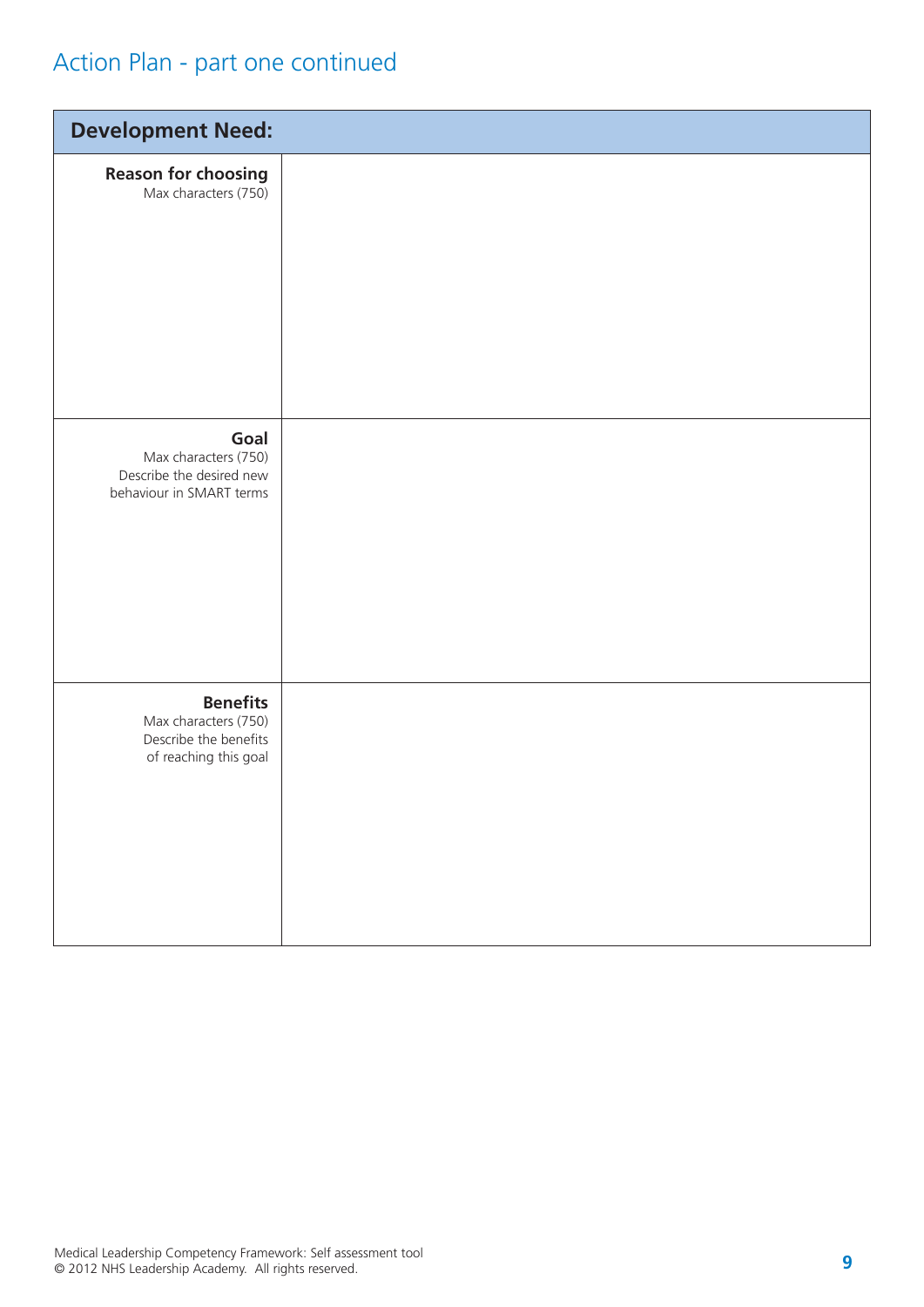## Action Plan - part one continued

| <b>Development Need</b>                                                                                   |  |
|-----------------------------------------------------------------------------------------------------------|--|
| <b>Risks</b><br>Max characters (750)<br>Outline any risks that might be<br>involved in reaching this goal |  |
| <b>Obstacles</b><br>Max characters (500)<br>Outline any potential obstacles                               |  |
| How are you going<br>to over come them?<br>Max characters (500)                                           |  |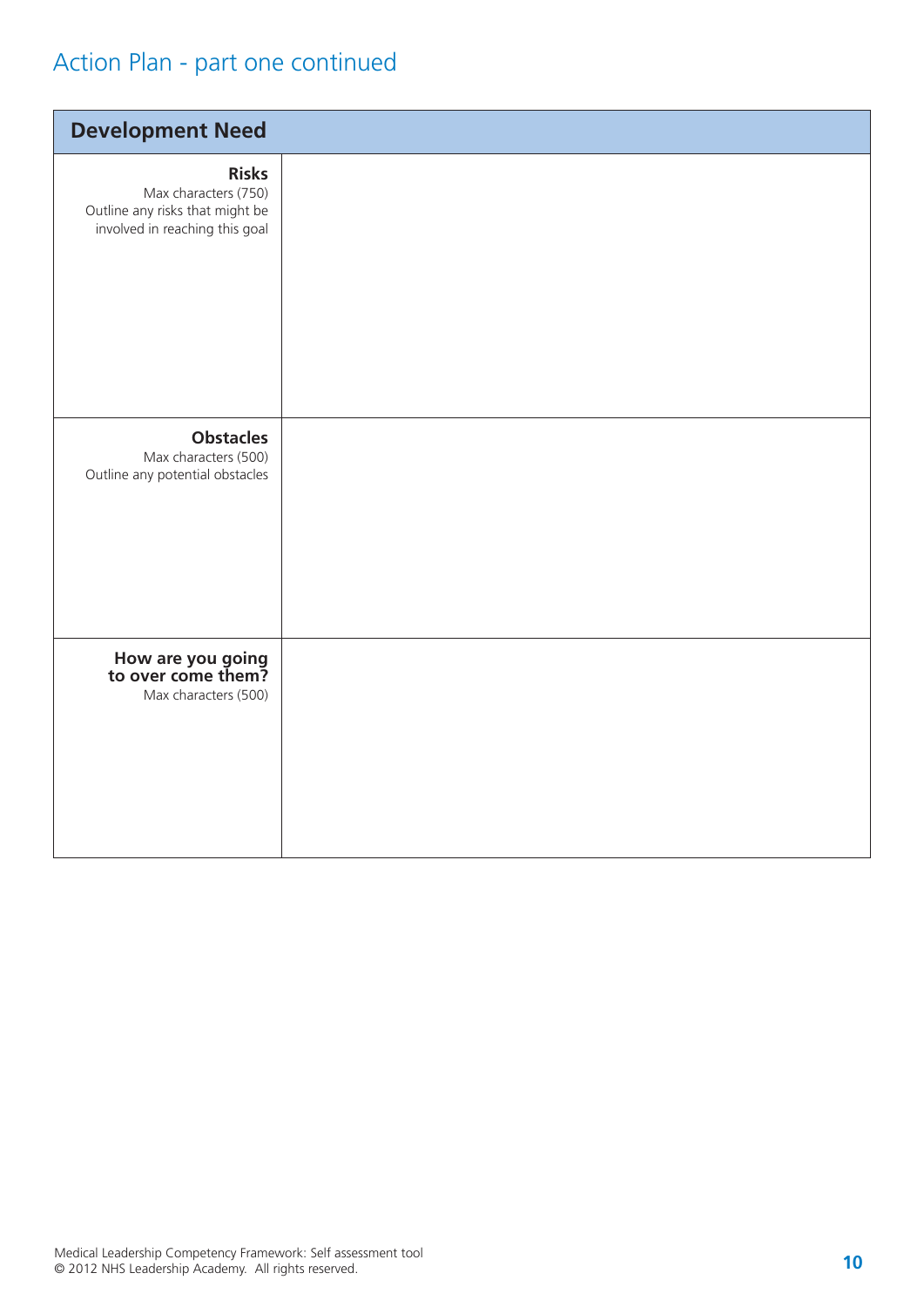## Action Plan - part one continued

| <b>Development Need</b>                              |  |
|------------------------------------------------------|--|
| Resources/<br>support needed<br>Max characters (750) |  |
| <b>Where available?</b><br>Max characters (750)      |  |